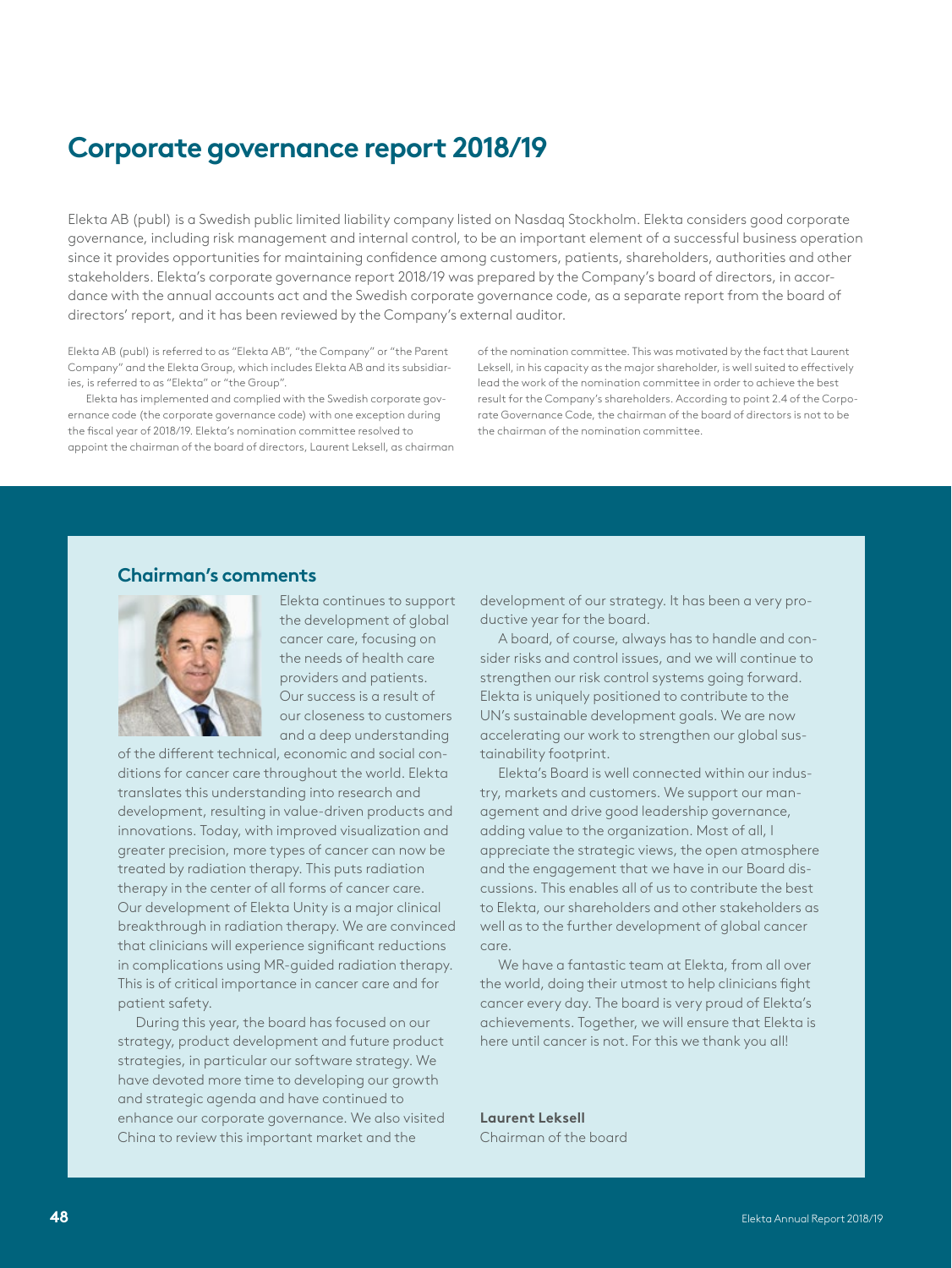## Elekta's governance structure



## **1 Shareholders**

#### Ownership structure

At the end of the fiscal year, Elekta AB had 24,809 shareholders, of whom 92 percent were domiciled in Sweden. 51 percent of the total number of registered shares in Elekta AB were at the same date owned by Swedish shareholders. On April 30, 2019, the largest shareholder was Laurent Leksell with companies, with 30.5 percent of the votes. Read more about the share and shareholders on pages 62–63.

## Shares and votes

Elekta AB's B share is listed on Nasdaq Stockholm. On April 30, 2019, the total number of registered shares in Elekta AB was 383,568,409 divided between 14,980,769 Series A shares and 368,587,640 Series B shares. At the general meetings of shareholders, which are the forum in which shareholders may exercise influence, Series A shares entitle the holder to 10 votes, while Series B shares carry one vote each. Read more about the share and shareholders on pages 62–63.

### Dividend policy

Elekta's goal is to provide shareholders with a favorable return and value growth. The policy is to distribute at least 30 percent of profit for the year in the form of dividends, repurchase of shares or comparable measures. A dividend decision is based on Elekta's financial position, earnings trend, growth potential and investment requirements.

#### General meeting of shareholders

The general meeting of shareholders is Elekta AB's highest decision-making body. In addition to the annual general meeting of shareholders (ordinary

general meeting of shareholders), extraordinary general meetings of shareholders may be held at the discretion of the board of directors or, if requested by the external auditor or by shareholders holding at least 10 percent of the shares. Decisions are normally made by a simple majority, and in elections, the person receiving the most votes is deemed elected. The Swedish companies act requires certain decisions, such as amendments of the articles of association and the transfer of shares to employees participating in equity-based, long-term, incentive programs, to be made by a qualified majority. Disclosures on direct or indirect shareholdings in Elekta AB representing at least one-tenth of the voting rights, and information about authorizations by the general meeting of shareholders for the board of directors to decide upon acquisition of own shares, are set out on page 62.

#### Annual general meeting of shareholders

The annual general meeting of shareholders is held in Stockholm, Sweden. The date and venue for the meeting will be announced on Elekta's website www.elekta.com not later than in connection with the third interim report May–January. Notification of the annual general meeting is published, according to the rules of the Swedish companies act, not earlier than six weeks and not later than four weeks in advance of the meeting.

Shareholders who cannot attend in person may be represented by an authorized proxy. Only shareholders included in the shareholder register are entitled to vote. Shareholders with trustee-registered shares who wish to vote must request that they are entered in the shareholder register by the record date for the annual general meeting. The annual general meeting is held in Swedish, but all relevant documentation is also available in English. At the annual general meeting, shareholders have the opportunity to ask questions. Elekta always strives to ensure that the members of the board of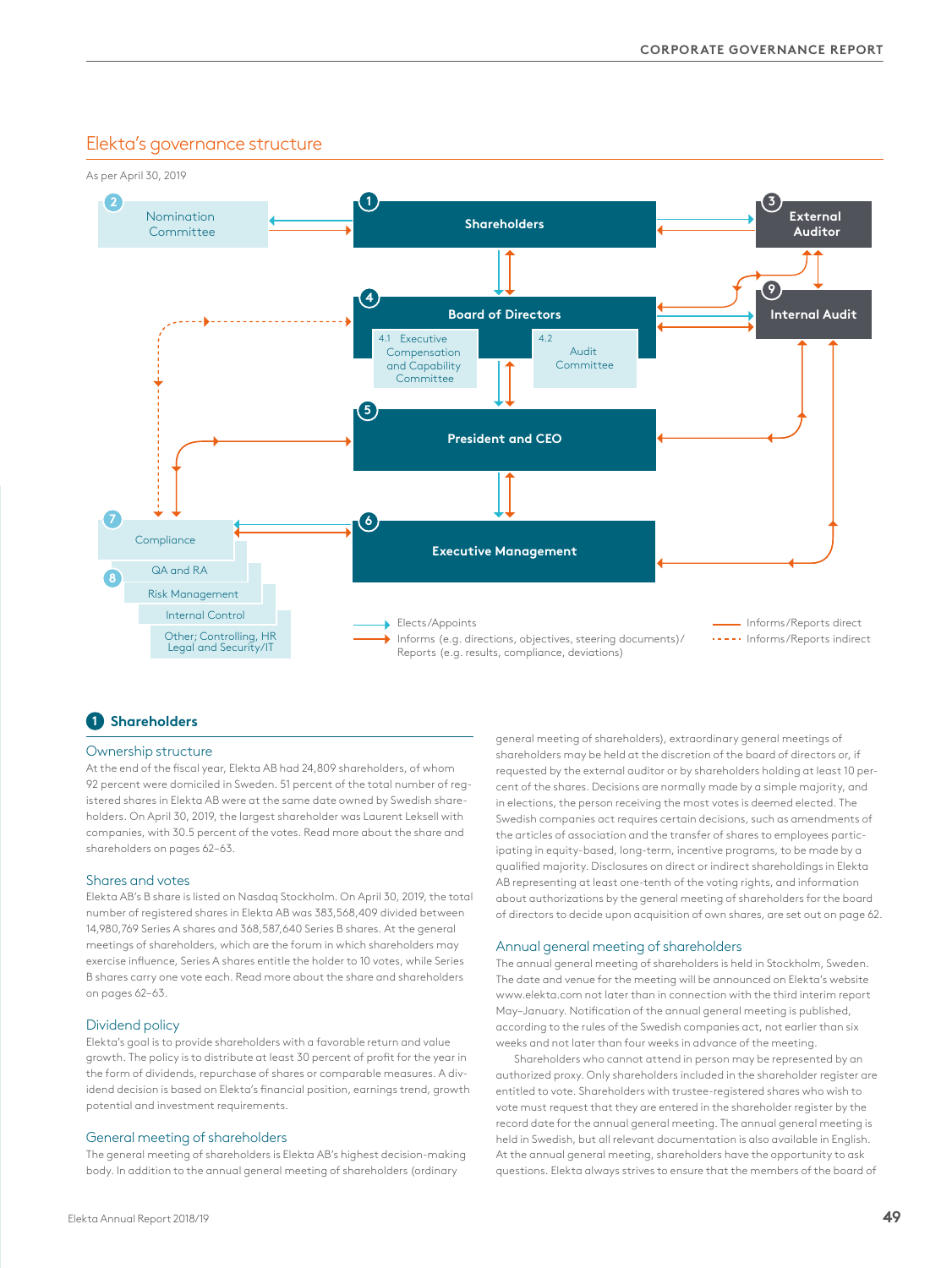directors, the executive management and the external auditor are present at the annual general meeting.

## 2018 annual general meeting of shareholders

The 2018 annual general meeting of shareholders was held in Stockholm on August 30, 2018. The meeting was attended by 429 shareholders, either personally or by proxy, corresponding to approximately 67 percent of the votes in the Company. All members of the board of directors were present at the meeting. The following was resolved at the 2018 annual general meeting of shareholders:

- A dividend payment of SEK 1.40 per share to shareholders to be divided into two separate payments of SEK 0.70 each
- Discharge from liability of the members of the board of directors as well as the President and CEO Richard Hausmann for management of the company in the 2017/18 fiscal year
- Adoption of fees to the board of directors totaling SEK 5,165,000 (5,010,000), of which SEK 1,165,00 (1,130,000) to the chairman of the board of directors and SEK 500,000 (485,000) to each of the other external members of the board of directors, as well as remuneration for board committee work of a total SEK 965,000 (755,000), of which SEK 110,000 (110,000) to the chairman of the executive compensation and capability committee and SEK 75,000 (75,000) to each of the other members of the committee, and SEK 225,000 (225,000) to the chairman of the audit committee and SEK 135,000 (135,000) to each of the other members of the committee
- Re-election of members of the board of directors. Annika Espander Jansson, Laurent Leksell, Caroline Leksell Cooke, Johan Malmquist, Tomas Puusepp, Wolfgang Reim, Jan Secher and Birgitta Stymne Göransson. Cecilia Wikström was elected as a new member of the board of directors. Laurent Leksell was re-elected chairman of the board of directors
- Re-election of PwC as external auditor, with authorized public accountant Johan Engstam as the auditor in charge
- Adoption of guidelines for remuneration of senior executives
- Adoption of the share-based long-term incentive program, Performance Share Plan 2018, to be offered to about 180 key employees of the Group
- Authority for the board of directors for acquisition and transfer of own shares (the board's proposal for transfer of own shares due to Performance Share Plan 2018 was rejected)

Further information regarding the annual general meeting 2018, including the minutes, is available at www.elekta.com. No other general meetings of shareholders were held during the 2018/19 fiscal year.

## 2019 annual general meeting of shareholders

The 2019 annual general meeting of shareholders will be held in Stockholm, Sweden, at Moderna Museet on August 22, 2019 at 2:00 pm. More information regarding the 2019 annual general meeting of shareholders is available at www.elekta.com.

## **2 Nomination committee**

#### Procedure for appointment of nomination committee

The 2018 annual general meeting of shareholders resolved that the nomination committee for the 2019 annual general meeting of shareholders would be appointed through a procedure whereby the chairman of the board of directors, before the end of the second quarter of the fiscal year, would contact the four largest shareholders in terms of voting rights, besides the shareholder or shareholders the chairman of the board of directors may represent. The assessment of which shareholders that are the largest shall be based on Euroclear Sweden's shareholder statistics as of the last banking day in September. These shareholders would be given the opportunity to appoint one person each who, together with the chairman of the board of directors, would constitute the nomination committee. The chairman of the nomination committee would, unless the nomination committee unanimously decides otherwise, be the member of the nomination committee appointed by the largest shareholder in terms of voting rights. No remuneration would be paid to the members of the nomination committee.

## The work of the board of directors including some important agenda items in 2018/19

#### **Board meeting**

- Year-end report
- Meeting with auditors and review of external audit report for the full year
- Report from the audit committee • Review and approval of budget fiscal year 2018/19 incl. financial targets

#### **Board meeting**

- Adoption of annual report (including all reports included therein)
- Adoption of notice and final proposals to the AGM
- Approval of the board's reasoned statement regarding share repurchase and statement with respect to dividend

#### **Two board meetings**

- Interim report Q1
- AGM
- Inaugural board meeting
- Adoption of working instructions for board, committees and the President and CEO
- Report from the audit committee
- Report from the executive compensation and capability committee

## **Board meeting**

- Review of strategy plan
- Update and discussion on the business operations in China, Japan and India

| 2018<br><b>OCTOBER</b><br><b>AUGUST</b><br>JULY/<br><b>MAY</b><br><b>SEPTEMBER</b><br><b>ALC: NO ALC: NO</b><br>JUINL |
|-----------------------------------------------------------------------------------------------------------------------|

## **EXAMPLE OF THE BOARD'S FOCUS AREAS**

#### **FOCUS AREA NO. 1**

## **Elekta's software offering**

During the year the board has discussed the strategic plan of the software offering to provide the best and most ease of use systems. Elekta's treatment planning system is increasingly integrated in the hardware solution and the oncology informatic system includes a number of features, either based on own developments, partnership or acquisitions to support the efficiency of treating cancer.

## **FOCUS AREA NO. 2**

## **Mergers & acquisitions**

To gain complementary technology Elekta can acquire or close partnership within strategic areas. During this year Elekta made three acquisitions, all linked to software and quality assurance. In addition to these acquisitions the board has reviewed the procedures for an acquisition and the follow up program to secure a successful integration.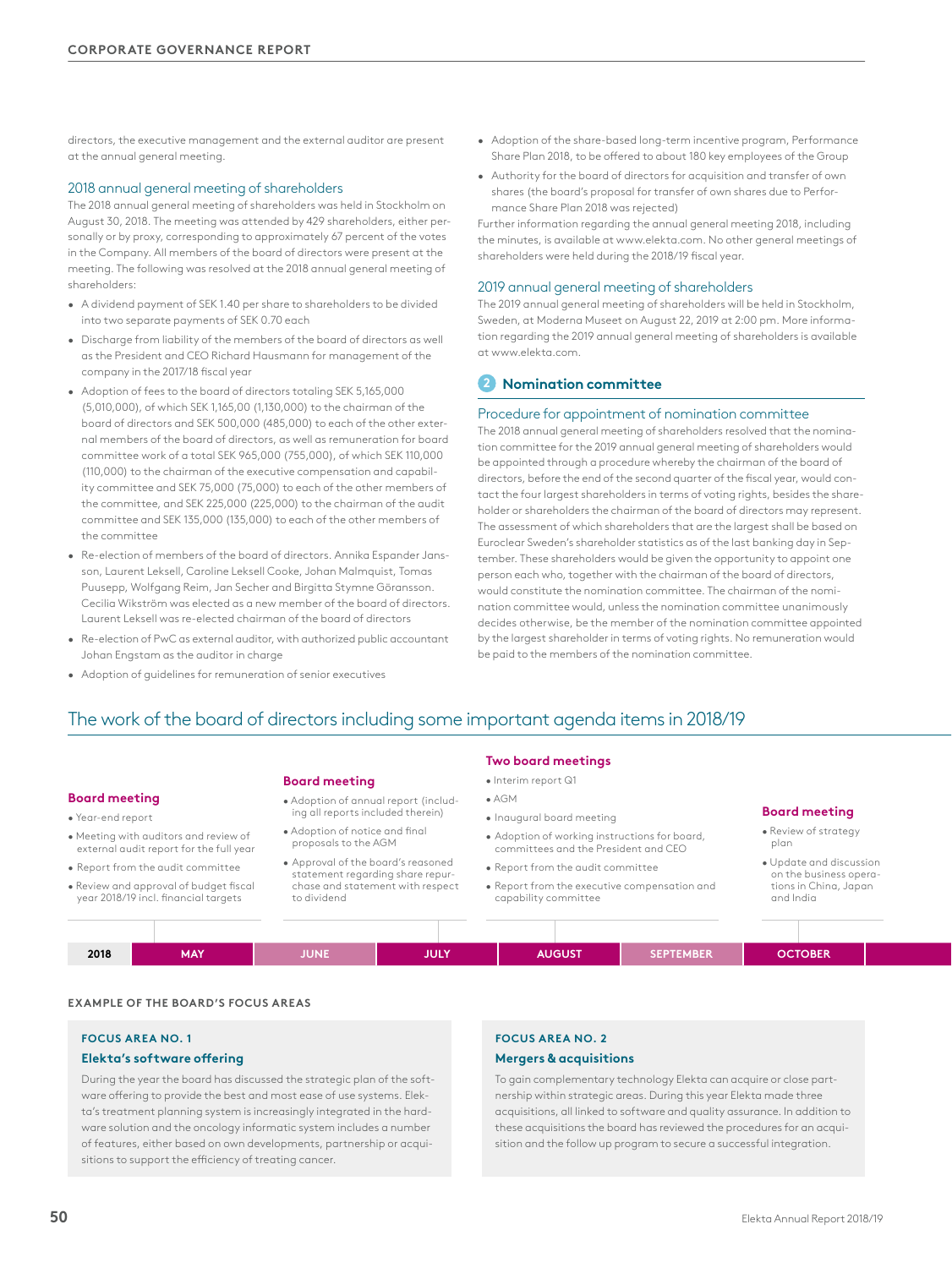## Composition of the nomination committee for the 2019 annual general meeting of shareholders

The composition of the nomination committee for the 2019 annual general meeting of shareholders was announced in a press release on November 15, 2018. The nomination committee for the 2019 annual general meeting of shareholders comprises:

- Laurent Leksell, chairman of the board of directors and representing his own and related parties' holdings
- Per Colleen appointed by the Fourth Swedish National Pension Fund
- Tomas Flodén appointed by AMF and AMF Funds
- Filippa Gerstädt (replacing Pontus Dackmo as per February 18, 2019) appointed by Nordea Funds
- Caroline Sjösten appointed by Swedbank Robur Funds

The nomination committee has appointed Laurent Leksell as chairman of the nomination committee. The assignment for the nomination committee is valid until the end of the next annual general meeting of shareholders, or, where applicable, until a new nomination committee has been appointed.

## Preparation for the 2019 annual general meeting of shareholders

The nomination committee is tasked with making proposals to the annual general meeting of shareholders including proposals for a chairman of the annual general meeting of shareholders, number of directors, fees to the directors including fees for committee work, chairman of the board of directors, members of the board of directors, appointment of external auditor and remuneration to the external auditor and a procedure for appointing the nomination committee.

The nomination committee held four meetings prior to the 2019 annual general meeting of shareholders. The nomination committee has applied the corporate governance code, section 4.1, as diversity policy when preparing its proposal for board composition. Out of the eight proposed board members, three are women and five men, meaning that the percentage of women is 38 (44) percent.

An evaluation of the board of directors' work, expertise, composition and independence of its members is performed annually and initiated by the chairman of the board of directors, partly to assess the preceding year, partly to identify areas for development for the board of directors. During the 2018/19 fiscal year the evaluation was performed with support from an external company. The conclusion is presented to the nomination committee by the chairman of the board. The nomination committee has, through the audit committee's chairman, obtained the audit committee's recommendation as regards election of auditor.

The nomination committee's complete proposals for the 2019 annual general meeting of shareholders are presented in the notice convening the 2019 annual general meeting of shareholders and a reasoned statement explaining the nomination committee's proposal for the board of director's composition is posted on Elekta's website in connection with the issuance of the notice of the 2019 annual general meeting.

## **3 External auditor**

## Appointment of the external auditor

The external auditor of Elekta AB is appointed by the annual general meeting of shareholders for a period lasting until the end of the next annual general meeting of shareholders.

## External auditor and auditor in charge

The 2018 annual general meeting of shareholders re-elected PwC as external auditor with Johan Engstam as auditor in charge. PwC has been the external auditor of Elekta AB since the 2012 annual general meeting of shareholders.

Johan Engstam was born in 1966 and is an authorized public accountant. During the year, he was also the elected auditor in charge of MedCap AB, Tobii, Astra Zeneca AB, Oasmia Pharmaceuticals AB, Ericsson AB, NCAB Group AB and NextCell Pharma. He has no assignments in any other company that affect his independence as the auditor in charge of Elekta AB.



## **FOCUS AREA NO. 3**

## **The Chinese market**

Elekta has a strong footprint in the strategically important and growing Chinese market. One of the board's meeting was held in China to carefully review the structure of the operations in the country as well as analyze and plan the strategic actions.

#### **FOCUS AREA NO. 4**

#### **The revitalization of Elekta's leadership development**

The board acknowledges that Elekta's leadership strength is important for the company's success. During the year, there has been a focus on leadership development, on strengthening the people pipeline by launching a company-wide talent identification review and conducting a succession planning for all business critical positions, including a high focus on the diversity aspect.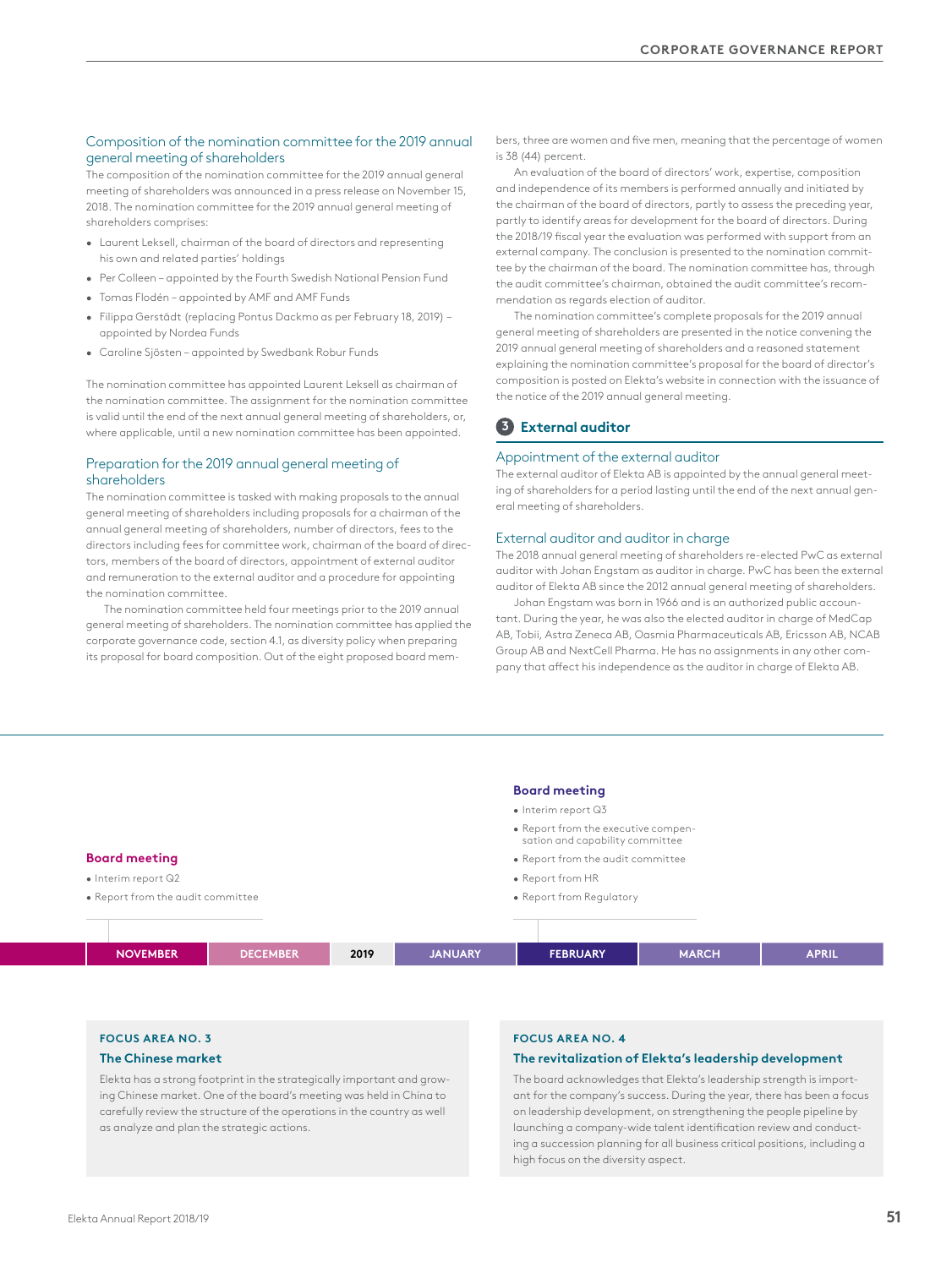## Responsibility

The audit engagement includes the audit of the annual report and consolidated accounts of Elekta AB, the proposed appropriations of the Company's profit or loss and the administration of the board of directors and the President and CEO of Elekta AB. The audit engagement also includes reviewing whether the guidelines for remuneration of senior executives adopted by the annual general meeting of shareholders have been complied with. The audit engagement also includes a review of the interim report for the second quarter as well as a statutory examination of the corporate governance and the Corporate Responsibility Report.

### Work during the year

PwC has performed the audit of Elekta for the 2018/19 fiscal year, based on a risk-based external audit plan, resulting in the unqualified auditor's report and statement, which are available on pages 116–118 and at www.elekta.com.

According to the audit committee's guidelines, services in addition to audit services, known as permissible non-audit services, that Elekta may procure from the external auditor in order to assure that the impartiality and independence of the external auditor is not put at risk, may not exceed 70 percent of the cost for audit services measured over a three-year period. The audit committee may decide to make exceptions under certain circumstances.

Non-audit services procured from the external auditor during the 2018/19 fiscal year adhered to the guidelines established and comprised tax consultancy and other services, such as consultancy work related to internal control and accounting principles.

The fees to the external auditor for the 2018/19 fiscal year are reported in Note 10.

## **4 Board of directors**

## Appointment of the board of directors

The board of directors of Elekta AB ("the board") is appointed by the annual general meeting of shareholders for a period lasting until the end of the next annual general meeting of shareholders. According to the articles of association of Elekta AB, the board is to have between three and ten members with no more than five deputy members. There are no other rules in the articles of association concerning the appointment or removal of members of the board.

#### Composition and independence of the board of directors

The board of directors comprises nine members. The members of the board are Laurent Leksell, who is also the chairman of the board, Annika Espander Jansson, Caroline Leksell Cooke, Johan Malmquist, Tomas Puusepp, Wolfgang Reim, Jan Secher, Birgitta Stymne Göransson and Cecilia Wikström. There are neither deputy board members nor employee representatives on the board.

The general counsel serves as secretary for the board.

The composition of the board meets applicable independence requirements as six of the nine members of the board have been deemed independent in relation to the Company, the executive management and major shareholders. These six members are: Annika Espander Jansson, Johan Malmquist, Wolfgang Reim, Jan Secher, Birgitta Stymne Göransson and Cecilia Wikström.

Attendance at board meetings is shown on pages 58–59.

#### Responsibility

The board's work is regulated by the Swedish Companies Act, the articles of association, the corporate governance code and the working instructions for the board of directors.

The board is responsible for the organization of Elekta AB and the management of the Company's operations in the interest of the Company and all shareholders. This includes appointing a President and CEO who is responsible for managing the day-to-day operations in accordance with instructions from the board. The responsibilities for the board also include:

- Establishing overall goals and strategy
- Defining guidelines to govern ethical conduct with the purpose of ensuring the long-term ability to create value
- Ensuring an effective system for follow-up and control of the company's operations and risks that the company and its operations are exposed to
- Ensuring a satisfactory process for monitoring compliance with laws and regulations and other regulatory compliance requirements applicable for the company as well as compliance with internal company regulations
- Ensuring that external information and communications are characterized by openness, and that they are accurate, reliable and relevant

The working instructions for the board of directors establish that the board is to:

- Hold at least seven ordinary meetings per year
- Adopt finance and foreign exchange policies
- Adopt a code of conduct
- Approve a long-term plan and budget, including an investment budget
- Approve investments and similar decisions where the amount of the transaction exceeds SEK 5 M if such a transaction falls outside the approved investment budget
- Decide on acquisition or sale of real property or shares, or acquisition or sale of the assets of, or a major part of the assets of, another company
- Decide on the establishment and liquidation of subsidiaries
- Adopt guidelines for remuneration of senior executives to be approved by the annual general meeting of shareholders
- Decide on terms of employment for the President and CEO according to guidelines for remuneration of senior executives approved by the annual general meeting of shareholders
- Adopt the annual report, year-end report and interim reports

Within the board, there is no special distribution of responsibilities among the members of the board in addition to the duties that the board has delegated to the executive compensation and capability committee and to the audit committee respectively.

#### Risk management

Risk management, internal governance and internal control are key components of Elekta's strategy and management processes. Elekta's board of directors assumes the overall responsibility for establishing an efficient risk management, internal governance and internal control system. The responsibility for maintaining the system is delegated to the President and CEO, who is assisted by the executive management and specifically established committees, functions and employees. Functions that are responsible for risk management, internal governance and internal control continuously report on the status directly to the board of directors and/or the audit committee.

Elekta's risk work focuses on assessing and managing strategic risks, operating risks, legal and regulatory risks, market and external risks and financial risks. A risk assessment is performed continuously in order to identify the risks related to the achievement of established objectives, compliance with laws and regulations, and financial reporting. The board of directors also manages subjects for decision that include risk management in, for example, Elekta's strategy and management processes and business decisions. Find out more about risk management in the board's report on risk management and internal control over financial reporting on pages 56–57.

#### Work during the year

During the 2018/19 fiscal year, the board held seven minuted meetings. Attendance at board meetings is shown on pages 58–59. These meetings are normally held at Elekta's head office in Stockholm, but are at times held at other locations where Elekta has offices or facilities. Representatives from the executive management and other senior managers regularly attend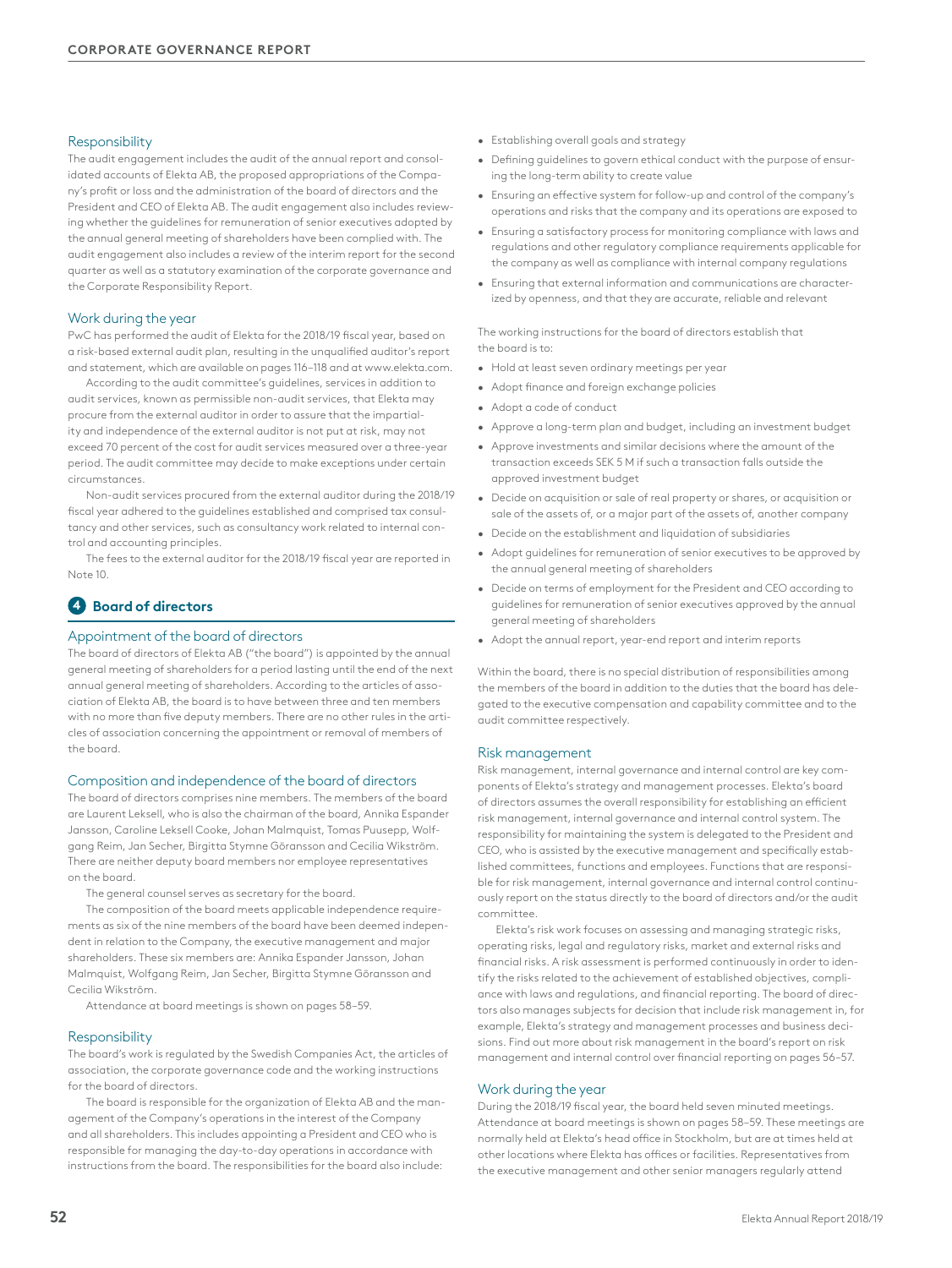board meetings to report on matters within their respective area of responsibility. For ordinary board meetings, an agenda with decision supporting material is available ahead of the meetings. The work of the board, including important agenda items in 2018/19, is described on page 50–51.

## 4.1 Executive compensation and capability committee

Appointment of the executive compensation and capability committee The board shall appoint an executive compensation and capability committee ("the executive compensation and capability committee" or "ECCC"), which shall consist of at least two members of the board. The chairman of the board of directors may be chairman of the committee. Other members appointed by the general meeting of shareholders shall be independent of the Company and its executive management.

#### Composition

The executive compensation and capability committee consists of four members appointed by the board at the first board meeting following the election of the board by the annual general meeting of shareholders for a term of one year. The members of the committee are Laurent Leksell, who is also the chairman of the committee, Annika Espander Jansson, Wolfgang Reim and Cecilia Wikström. Attendance at committee meetings and independence are shown on pages 58–59. The President and CEO and the Executive Vice President Human Resources also attend the committee's meetings. The Vice President of Compensation & Benefits serves as secretary for the committee.

#### Responsibility

The objective of the executive compensation and capability committee is to ensure a fair and equitable remuneration scope and structure for managers at Elekta. Such remuneration should be designed to contribute to generating maximum value for shareholders and customers, while maintaining the Group's market competitiveness. It should further be designed to ensure the Group's ability to attract, motivate and retain managers who are key to achieving the business objectives of the Group. This applies to remuneration structures for the executive management and for other remuneration structures targeting all Elekta managers. The objective of the committee is also to ensure succession planning and reviews of management succession plans for senior management levels and other Group-critical positions, and to ensure gender and diversity analysis and actions. Furthermore, the objective of the committee is to ensure senior management competencies and capabilities including organization development programs. The committee works in accordance with directives for the ECCC adopted by the board. The committee keeps the board regularly informed and refers matters to the board for decision as necessary.

#### Work during the year

During the 2018/19 fiscal year, the executive compensation and capability committee held four minuted meetings. Attendance at committee meetings is shown on pages 58–59. The most important agenda items at the meetings were:

- Remuneration review, including variable remuneration of the executive management
- Review and decisions regarding Short Term Incentive target outcome for 2017/18
- Preparation and decision on short-term incentive targets for 2018/19
- Preparation and proposal for a new long-term incentive program for 2019/20 for Executive Management and key individuals not included in the executive management
- Follow-up of compliance with the guidelines for remuneration of senior executives approved by the annual general meeting of shareholders
- Succession planning and reviews of management succession plans for senior management levels and other Group-critical positions
- Monitoring and reviewing launched leadership programs and employee surveys
- Preparation of the board's recommendations regarding guidelines for remuneration of senior executives for the next annual general meeting of shareholders

### 4.2 Audit committee

#### Appointment of the audit committee

The board shall appoint an audit committee, which shall consist of at least two members of the board with at least one having accounting or audit competency. The majority of the committee members are to be independent of the Company and its executive management. The committee's members cannot be employed by the Company. At least one member of the committee, who is independent of the Company and its executive management, shall also be independent of the Company's major shareholders.

#### Composition

The audit committee consists of four members appointed by the board at the first board meeting following the election of the board by the annual general meeting of shareholders for a term of one year. The members of the committee are Birgitta Stymne Göransson, who is also the chairman of the committee, Caroline Leksell Cooke, Johan Malmquist and Jan Secher. Participation at committee meetings as well as independence of the members are shown on pages 58–59.

The President and CEO, the CFO and the Chief Audit Executive also attend the committee's meetings as well as the external auditor as applicable. The associate general counsel serves as secretary for the committee.

#### Responsibility

The objective of the audit committee is to monitor the Group's financial reporting and the effectiveness of the Group's internal control, internal audit and risk management. The objective is also to keep itself informed about the external audit of the annual report and consolidated report of Elekta AB as well as to review and monitor the impartiality and independence of the external auditor, and pay particular attention if the external auditor provides the Group with services other than audit services. Furthermore, the objective is to assist the nomination committee in preparing the proposal to the annual general meeting of shareholders regarding election of external auditor. The committee works in accordance with working instructions for the audit committee adopted by the board. The committee keeps the board regularly informed and prepares matters to the board for decision.

#### Work during the year

During the fiscal year 2018/19, the audit committee held six minuted meetings where the two extraordinary meetings were held in relation to the proposal process for the provision of external audit services. Attendance at committee meetings is shown on pages 58–59. The most important agenda items at the meetings were:

- Review of year-end report and annual report for 2018/19 as well as interim reports for 2018/19
- Review of accounting principles
- Monitoring of the performance of the global internal control framework
- Review of charter for the internal audit function
- Approval of internal audit plan
- Review and follow-up of internal audit reports
- Selected business performance reviews
- Review of external audit plan
- Review of external audit reports
- Evaluation of the external audit
- Proposal process for the provision of external audit services
- Evaluation and approval of permissible non-audit services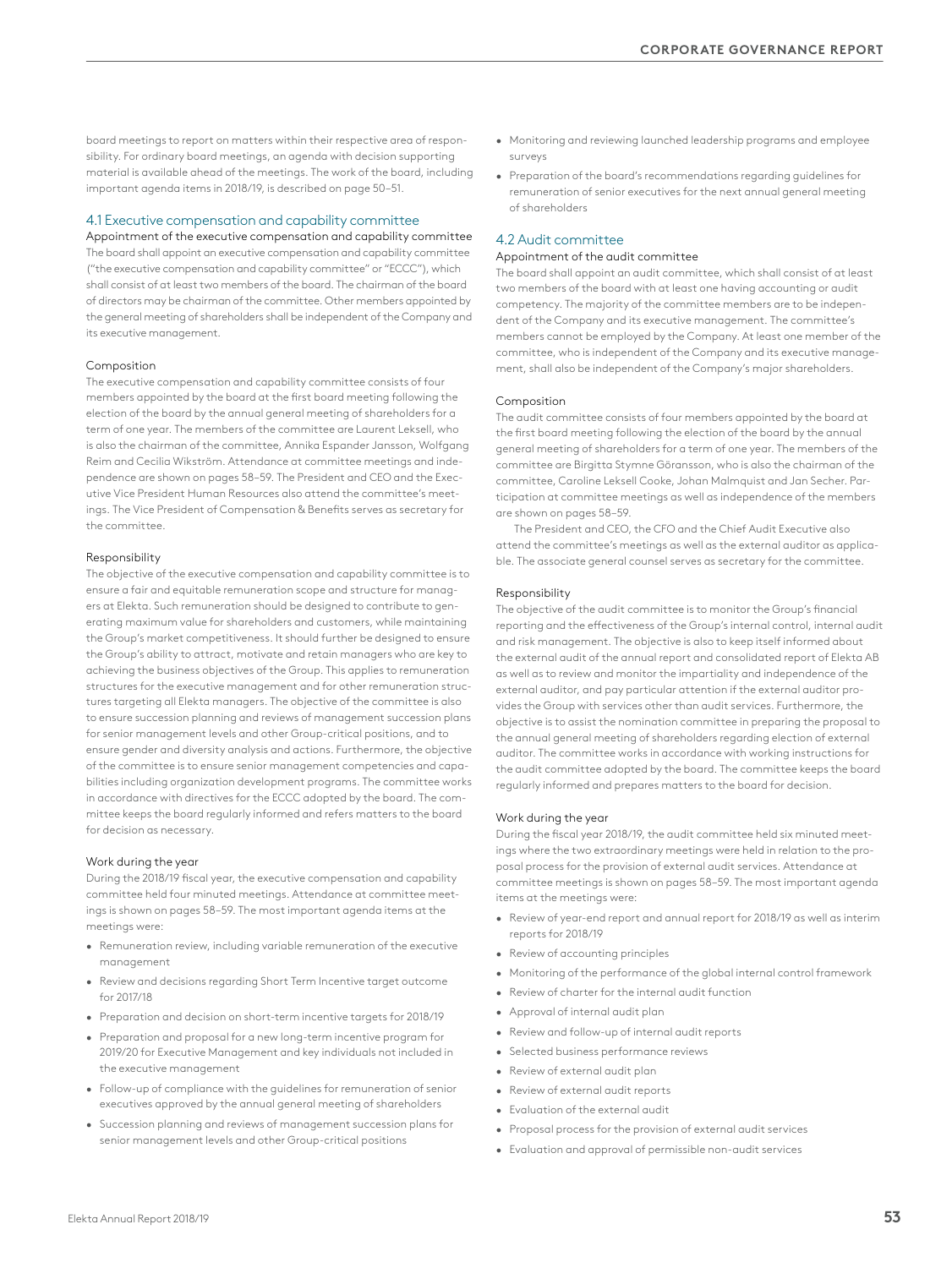## **5 President and CEO**

### Appointment of the President and CEO

The board appoints Elekta AB's President and CEO.

Richard Hausmann is President and CEO of Elekta AB. More information about Richard Hausmann is provided in the presentation of the executive management on page 60. Remuneration of the President and CEO is described in Note 7.

## Responsibility

The President and CEO is responsible for the day-to-day management of the Company in accordance with applicable laws and regulations as well as internal steering documents. These include the working instructions for the Chief Executive Officer adopted by the board and other instructions from the board. The President and CEO also represents the Group in various contexts, leads the work of the executive management and makes decisions in consultation with the members of the executive management.

## **6 Executive management**

### Appointment of the executive management

The President and CEO appoints the members of the executive management following approval by the board of directors.

### Composition

As of April 30, 2019, Elekta's executive management comprised the President and CEO, the Chief Financial Officer ("CFO"), the Chief Operating Officer ("COO"), Chief Marketing and Sales Officer ("CMSO"), Chief Strategy Officer ("CSO"), Chief Technology Officer ("CTO"), the Execute Vice President Global Services, the Executive Vice President Region North and Central America, the Executive Vice President Region China, the Executive Vice President Region Europe East and West, the General Counsel and Executive Vice President, the Executive Vice President Human Resources, the Executive Vice President Corporate Communications and Public Affairs, and the Senior Vice President Chief Compliance & Integrity Officer. During the 2018/19 fiscal year, the roles Executive Vice President Region Europe East and West and Senior Vice President Chief Compliance & Integrity Officer have been appointed as members of the executive management. A presentation of the executive management as per July 8, 2019 is provided on page 60. As of June 3, 2019, the executive management has been extended to represent the full business matrix consisting of business lines, regions and support functions. Remuneration of the executive management is described in Note 7.

#### Responsibility

The President and CEO is responsible for and leads the work and meetings of the executive management. The executive management makes joint decisions following consultation with various parts of the Group.

## Work during the year

The executive management meetings are normally held each week by telephone and with regular intervals in conjunction with visits to the Group's various offices and facilities.

The most important agenda items at the meetings were strategic and operational issues such as product development, acquisitions/divestments, investments, market development, organization, long-term plans and budget, and monthly and quarterly business and financial reviews.

## **7 Compliance**

#### Appointment

The Compliance and Integrity function is headed by the Elekta Group's Chief Compliance and Integrity Officer.

## Responsibility

The compliance function's responsibilities are to review and evaluate compliance issues within the organization and ensure that management and employees of the Group are in compliance with the rules and ethical regulations in the most significant risk areas such as anti-corruption and interactions with healthcare professionals, export control and competition law. The compliance function also monitors the implementation of a program to ensure compliant personal data processing within the Group. In addition, Compliance is responsible for the overall strategy and coordination of the areas of sustainability which are material for Elekta. Elekta's Chief Compliance and Integrity Officer reports functionally to the CEO but functions as an independent and objective body ensuring compliance concerns are being appropriately resolved and reported to the board of directors.

### Work during the year

Focus areas during the year included the following:

- Risk assessments to further strengthening the compliance program to prevent corruption and clarifying regulations for Elekta's interaction with healthcare professionals. This year, an in-depth risk assessment by outside counsel was carried out in North America
- Identifying risks and proposing action plans for the processing of personal data
- Training employees in Elekta's code of conduct and steering documents according to the long-term plan and the goals established by the board
- Ensuring that program efficiency and risk-based due diligence of parties, including business partners and distributors and agents, are implemented within the Group in accordance with the goals established by the board
- Advising on matters that fall within the scope of responsibility of the Compliance and Integrity function
- An initial risk assessment of competition law risks pertaining to Elekta's business with the aim to further strengthen the competition law compliance program
- Internal investigations including the preparation of proposed measures in consultation with management and the board of directors
- Continuing Elekta's sustainability work with four distinct focus areas, as well as in close cooperation with the responsible directors to identify risks and set targets

### Reporting to the board

It is necessary to have regular information about how the Company manages and prevents compliance risks. It is important that the board is well informed of both the preventive measures and any weaknesses in order to ask the right questions and remain a critical auditor of the operations.

Elekta's Chief Compliance and Integrity Officer presents the progress of the risk-based compliance program at each quarterly meeting of the board of directors and reports on any incidents and the status of ongoing investigations. A written compliance report is submitted at every information meeting. The audit committee constantly monitors, on behalf of the board, any matters that may require greater focus. Elekta's Chief Compliance and Integrity Officer is present at each ordinary meeting with the audit committee.

## **8 Quality assurance and regulatory affairs**

#### Appointment

The quality assurance (QA) and regulatory affairs (RA) functions are headed by Vice President Quality Assurance and Vice President Regulatory Affairs, respectively.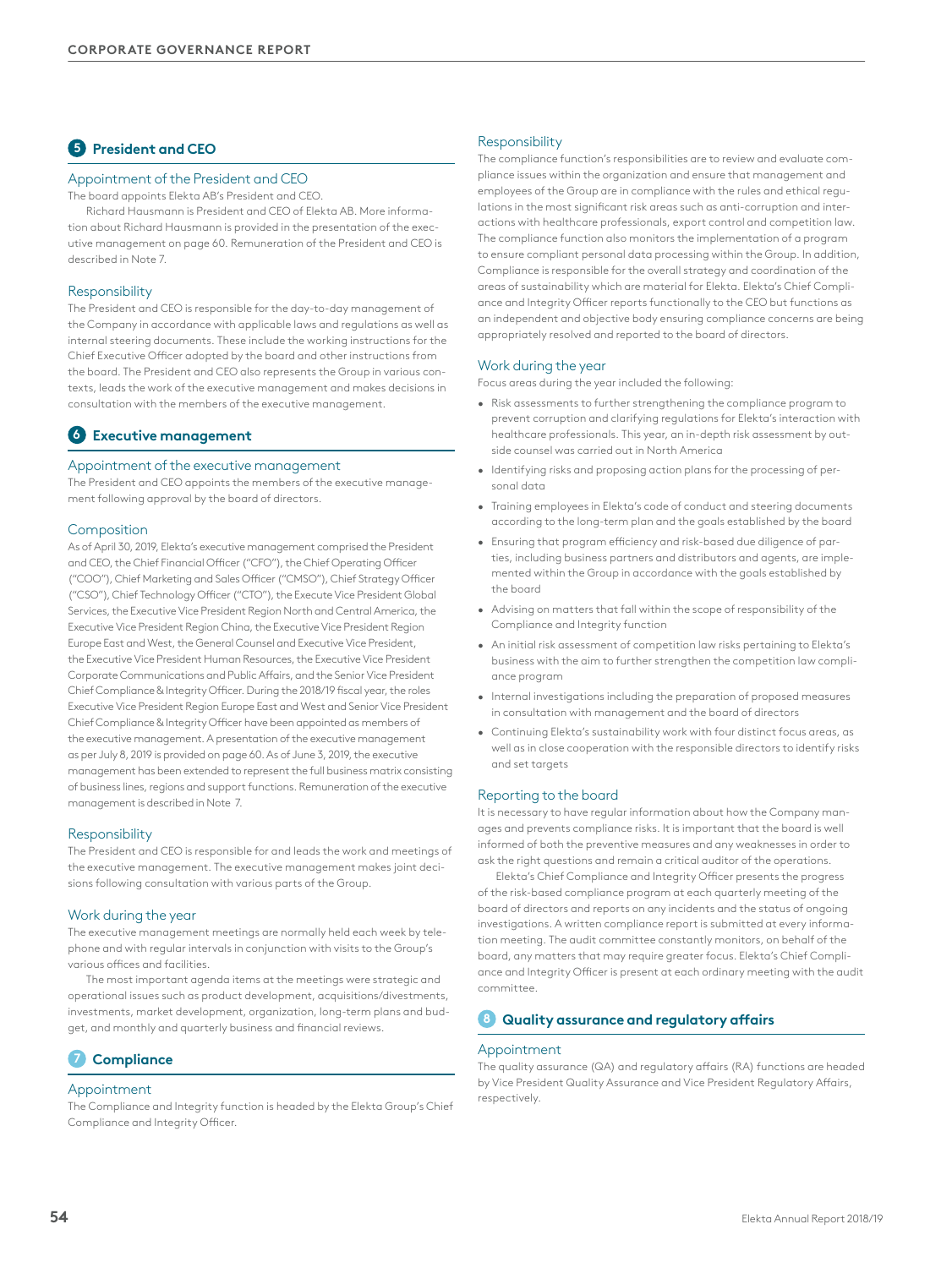## Responsibility

The functions' responsibilities include supporting management in its efforts to comply with regulatory requirements for products, quality systems and market entry. The functions provide transparency and interact with management and external regulatory bodies. The functions are responsible for the quality system infrastructure and compliance, product clearances and approvals and post market vigilance and recall reporting. The functions are also responsible for, and conduct internal audits of, the quality system and regulatory compliance. Vice President Quality Assurance and Vice President Regulatory Affairs both report to the Executive Vice President and General Counsel.

## Work during the year

- Ensuring product approval for regulatory market entry
- Implementation of internal audits
- Managing inspections from different authorities and organizations, resulting in continued certification
- Interacting with authorities in different regulatory forums and representation in different industry associations in discussions with authorities worldwide
- Managing implementation of the new Medical Devices Regulation in Europe (MDR)
- Participation in the single audit program MDSAP
- Re-certification to ISO 13485:2016

# **9 Internal audit**

### Appointment

The internal audit function is appointed by, and reports to, the audit committee and the board of directors.

#### Responsibility

The internal audit function is under the supervision of the Chief Audit Executive. The internal audit function is an independent and objective assurance and consulting activity. Elekta's Chief Audit Executive reports functionally to the audit committee, and administratively to the Chief Financial Officer (CFO). The scope of the internal audit function encompasses the examination and evaluation of the adequacy and effectiveness of Elekta's governance, risk management and internal control processes, as well as the quality of performance in carrying out assigned responsibilities to achieve the Group's objectives as part of the assurance activity. It also encompasses consulting activities and advisory support in relation to Elekta's governance, risk management, and internal control processes.

The internal audit function works in accordance with the guidelines for the internal audit function adopted by the board.

### Work during the year

- Preparation and review of risk map as a basis for the internal audit plan
- Establishment of an internal audit plan
- Internal audit of risk and control matrices for processes encompassed by the global internal control project
- Internal audit of the Group's and subsidiaries' various processes based on a risk-based internal audit plan
- Special investigations
- Member of program management office for the global internal control project
- External audit coordination
- Audit committee meeting planning and administration
- Internal audit reports to the executive management, the audit committee and the board of directors



### **Elekta´s process for risk management and internal control**

The board and its committees assume the overall responsibility for establishing effective governance of Elekta including risk management and internal control. The responsibility for designing, implementing and conducting effective governance, including risk management and internal control, is delegated to the President and CEO, who is assisted by the executive management, other operational managers and personnel, the so-called "first line of defense".

In addition, specifically established functions such as compliance, quality assurance, regulatory affairs, etc. provide guidance and assessments on governance, risk management and internal control related to their areas of expertise, the so-called "second line of defense,". The internal audit function, the so-called "third line of defense", provides independent and objective assurance and advisory support to management on governance, risk management and internal control.

Elekta has defined risk management and internal control as a process, affected by the board and its committees, the President and CEO, the executive management and other managers and personnel, and designed to provide reasonable assurance regarding the achievement of objectives relating to:

#### Operations

- Effectiveness and efficiency of operations
- Safeguarding of assets against loss

### Reporting

• Reliability, timeliness and transparency of internal and external financial and non-financial reporting

#### **Compliance**

• Adherence to applicable laws and regulations, and internal steering documents

Risk management and internal control over financial reporting is a subset of the risk management and internal control process. The risk management and internal control process is applicable to all Elekta operations, includ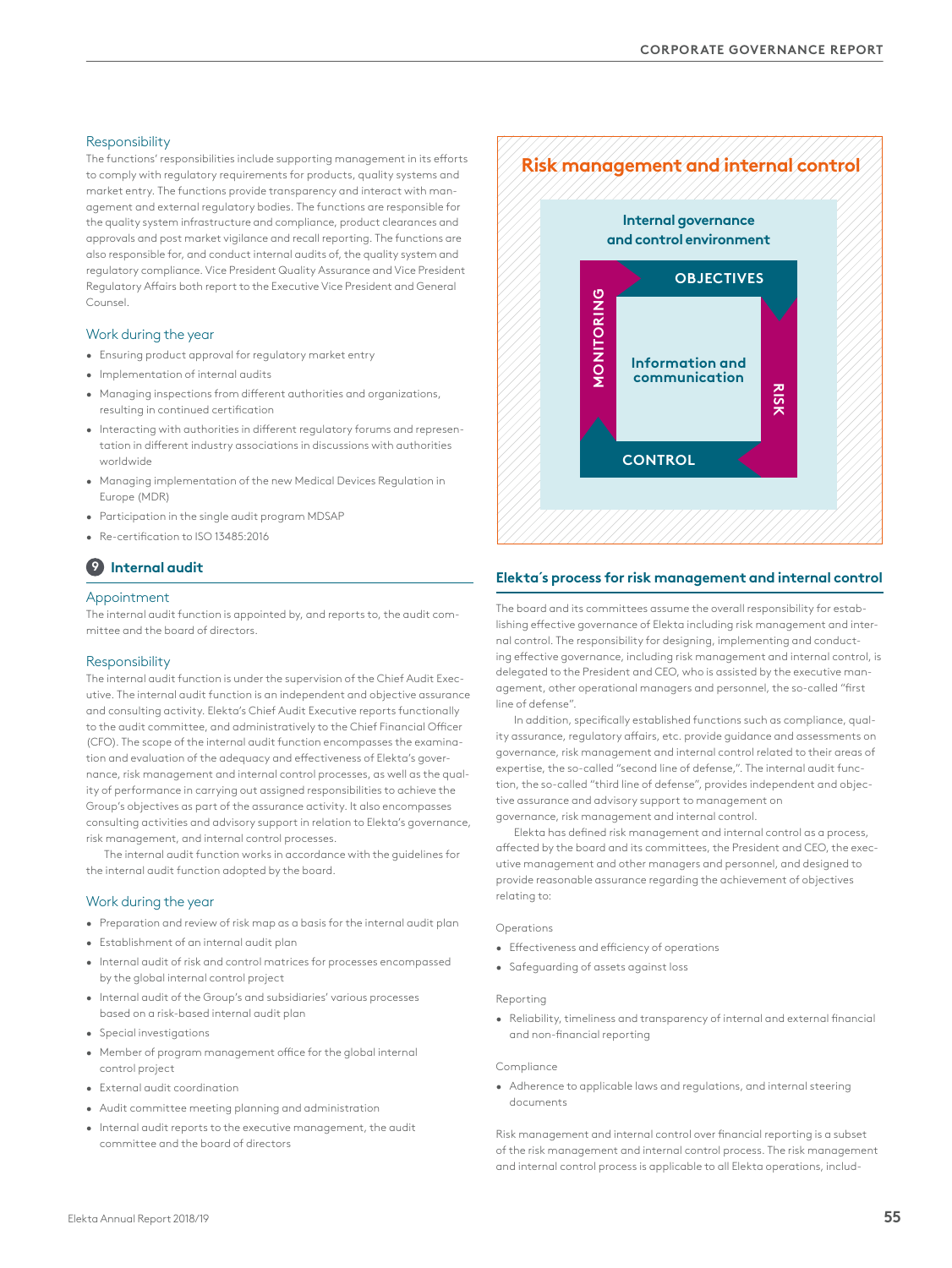ing business areas, regions, functions, management, people, processes and technology.

All business activities involve risks from external and internal sources. Risk is defined as the possibility that an event will occur and adversely affect the achievement of objectives. Risks that are effectively managed may lead to opportunities and value creation, while risks that are not could result in damage and losses.

## Internal governance and control environment

Elekta's internal governance and control environment comprise its values, code of conduct, risk strategy, organization, roles and responsibilities, delegation of authority, and policies and procedures. Policies and procedures clarify certain important aspects of the control environment such as board independence from management, a commitment to attract, develop and retain competent individuals as well as performance measures, incentives and rewards to drive accountability for performance.

Elekta has adopted a number of steering documents at a group-wide level:

- Working instructions for the board of directors, working instructions for the Chief Executive Officer, instructions regarding financial reporting for the board of directors, working instructions for the audit committee, a directive for the executive compensation and capability committee and a charter for the internal audit function
- Values
- Code of conduct, anti-corruption policy, whistle-blowing procedure and competition policy
- Elekta financial guide

To govern the operations, Elekta has established a business management system with internal steering documents. The most important elements of this system are:

- The organizational structure with defined roles and responsibilities and delegation of authority
- Other policies and procedures such as the communication policy, quality policy, environmental policy, IT policies and HR policies
- Processes and work instructions, for example, the strategy and management processes, the main business processes (product lifecycle management, customer relationship management and supply chain management), as well as supporting processes

In addition to group-wide steering documents and the business management system, operations are also governed by external laws, regulations, rules and guidelines, such as the Swedish companies act, NASDAQ Stockholm Rule Book for Issuers, Swedish corporate governance code, and requirements and standards from supervisory authorities in the field of medical technology.

## **The board of directors' report on risk management and internal control over financial reporting**

The board of directors' report on risk management and internal control over financial reporting has been prepared in accordance with the annual accounts act and the Swedish corporate governance code, and constitutes an integral part of the corporate governance report. The external financial reporting has been prepared in accordance with laws and regulations and applicable accounting standards, namely the International Financial Reporting Standards (IFRS), and other requirements on listed companies, such as the NASDAQ Stockholm Rule Book for Issuers. Elekta's work on risk management and internal control over financial reporting is based on the 2013 updated internal control – integrated framework (the "framework"), and the enterprise risk management integrated framework (the "ERM framework"), both established by the Committee of Sponsoring Organizations of the Treadway Commission (COSO). The COSO framework is based on 17 fundamental principles linked to five components: control environment, risk assessment, control activities, monitoring, and information and communication.

### Objective

The Elekta Group is governed and controlled based on the distribution of rights and responsibilities, including decision-making, among different corporate bodies according to laws and regulations as well as internal steering documents. A structure is provided through which Elekta's objectives and the means of attaining these objectives and monitoring performance are set. The objectives reflect choices made on how the Group seeks to create, preserve and realize value for its stakeholders. Governance is twofold; it concerns both effectiveness and accountability. Effectiveness is measured by performance, and accountability includes all issues surrounding disclosure and transparency.

Objective setting is a prerequisite necessary to internal control and a key part of the Elekta strategy and management processes. Therefore, Elekta's corporate governance encompasses both the strategy and management processes, outlining the establishment of both long-term objectives and strategies with at least a three-year perspective and short-term objectives and plans with a one-year perspective, and the risk management and internal control process.

## Control environment

Important elements of the control environment applicable for Elekta's financial reporting are the financial guide, including the accounting policy, reporting instructions, authorization policy and finance policy. In addition, there are other important elements of the control environment for financial reporting such as the communication policy and processes and work instructions to be found in group-wide steering documents and in the Elekta business management system.

Risk assessment is carried out continuously throughout the year in order to identify risks that can affect the possibility to reach targets set in relation to the strategy, the business, reporting and compliance.

#### Risk assessment

Risk assessment includes identifying any risk that the qualitative characteristics of useful financial information, according to IFRS, may not be fulfilled or the financial reporting assertions may not be supported. Risk assessment criteria include occurrence, completeness, accuracy, cut-off, classification, existence, rights and obligations, and valuation for profit and loss and balance sheet items in the financial reporting as applicable, but also information processing relating to input, processing and recording of data. A risk assessment regarding internal control over financial reporting is performed once a year and covers profit and loss and balance sheet items in the financial reporting and related areas and processes. The work is documented in a risk map and included in risk and control matrices (RACMs) per area and process.

#### Control activities

Control activities mitigate the risks identified to achieve set objectives through adherence to risk tolerance levels in terms of globally defined minimum internal control requirements over financial reporting. The control activities are documented in risk and control matrices (RACMs) per area, process and risk.

Control activities are aimed at preventing errors and irregularities from occurring and/or detecting errors and irregularities that may have occurred. Control activities can be manual or automated, such as authorizations and approvals, verifications, reconciliations, and business performance reviews, or a combination of the two.

Control activities comprise the following areas and processes:

- Entity-level controls over the control environment
- General IT controls over IT system components, processes and data for a given IT environment including logical access, program change management, back-up and recovery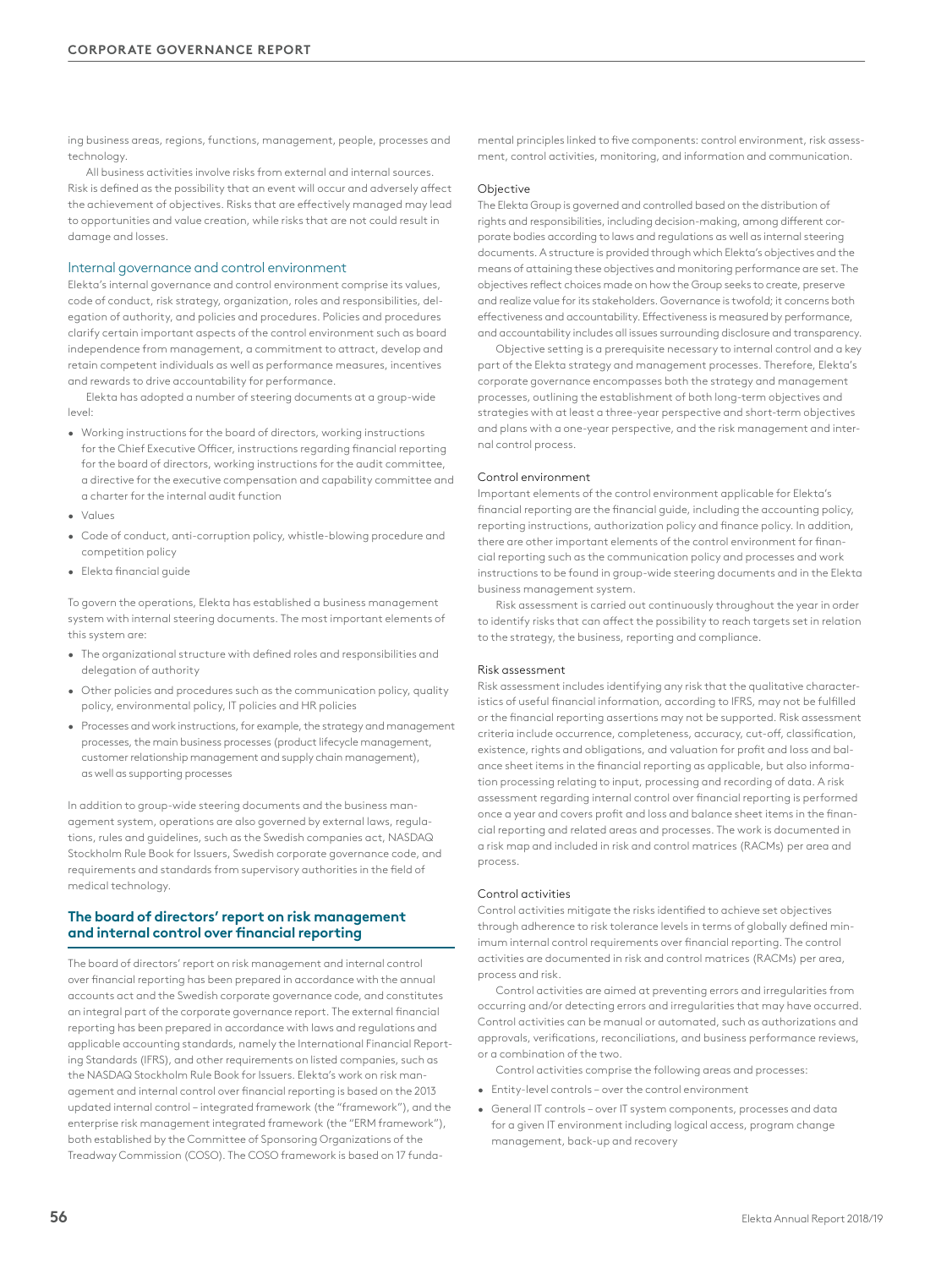• Process controls – over processes such as order recognition, order to cash, revenue recognition, purchase to pay, inventory, payroll and financial statement close.

The globally defined minimum internal control requirements over financial reporting comprise entity level controls that are regulated through Elekta's steering documents at Group-wide level, the business management system and internal control frameworks of standard controls that include general IT controls and uniform process controls for all Elekta companies and locally defined controls where necessary. The controls included in the internal control framework are documented in RACMs as standard models for all entities and then specifically for each individual entity. All controls in the internal control framework are based on risk assessments of financial flows that impact the financial reporting in general and more specifically for the individual entities.

#### Monitoring

Monitoring of internal control over financial reporting is carried out through ongoing evaluations, separate evaluations, or some combination of the two, to ascertain whether the five components of risk management and internal control are present and functioning; control environment, risk assessment, control activities, monitoring as well as information and communication.

Ongoing evaluations are routine operations, built into processes. Monitoring takes place on a real-time basis by operational managers and personnel and periodically by management at different levels of the Group, and the audit committee and the board, and includes for example monitoring of the following:

- Business and financial performance
- Order bookings and revenue recognition
- Compliance reports from the compliance function
- Internal audit reports from the QA and RA functions related to, for example, the quality system and regulatory compliance
- Internal audit planning
- Internal audit reports from the internal audit function
- External audit reports from the external auditor

Special evaluations may be performed through:

- Periodic reviews of whether risk management and internal control are operating as intended by financial managers and general management at local, regional, business area and Group level as applicable
- Control self-assessment (CSA), a tool for local management to report on the status of effective design and operating effectiveness of the globally defined minimum internal control requirements over financial reporting documented in RACMs
- Internal audit according to the internal audit plan

Instructions and budget approvals of internal control for financial reporting are conducted by the audit committee on behalf of the board of directors and require supporting documentation in the form of presentation of status, progress and solutions, as well as supporting appendices such as internal audit reports and internal control reports. Status, progress and solutions for internal control over financial reporting are discussed at the audit committee meeting and instructions are documented and, where approvals are required, approvals are performed and documented accordingly. The audit committee subsequently briefs the board of directors at the next board meeting and provides supporting documentation for discussion and approval.

#### Information and communication

Information and communication regarding risk management and internal control over financial reporting relates to both internal and external information and communication.

Internal information about important internal steering documents for risk management and internal control over financial reporting, including RACMs, as well as the communication policy and processes, work instructions and other relevant information in the Elekta business management system, are channeled down the organization and communicated to relevant personnel on the Group's intranet. Internal information regarding the status of the effective design and operating effectiveness of risk management and internal control over financial reporting are channeled up the organization, based on the result of the monitoring, in order for management at different levels to be able to take corrective actions as necessary. The President and CEO and the Chief Audit Executive in turn inform the audit committee and the board, respectively, of the results of the monitoring in order for them to be able to fulfill their oversight responsibility. This communication normally takes place at the ordinary audit committee meetings and board meetings, respectively.

Elekta provides the financial markets and other stakeholders with continuous external information and communication regarding the Group's and the Company's financial performance and position in accordance with the communication policy. External information and communication regarding financial reporting is provided in the form of:

- Interim reports, year-end reports and annual reports
- Press releases on news and events that may significantly affect the Group's valuation and future prospects
- Presentations and telephone conferences for financial analysts, investors and media representatives on the day of publication of interim reports and year-end reports and in conjunction with the release of important news and events
- Capital market days arranged by the Group at one of its major entities or in conjunction with major scientific conferences
- Information on the Elekta website: www.elekta.com, including reports, press releases and presentations

Elekta observes a silent period prior to each interim and year-end report.

#### Activities in the fiscal year 2018/19

During the fiscal year 2018/19, the performed activities have primarily focused on review of timeliness and quality of internal control performance, improvement of management reporting regarding adherence to the internal control framework as well as ongoing internal control improvements. In addition, the implementation of the internal control framework in some small sized group companies has been completed and the implementation in the few remaining companies that have been included in the group has been initiated and is currently being implemented. Annual update of the internal control framework has been performed according to plan as well as annual sign-off by management. Information relating to the results of the independent reviews were addressed at the meetings of the audit committee and subsequently followed up by the board. Work on risk management framework has continued as planned.

## Activities in the fiscal year 2019/20

During the 2019/20 fiscal year, focus will continue to be on reviews of timeliness and quality of internal control performance and also increase efficiency and centralization of control performance. Furthermore, implementation of internal control framework in remaining entities will be completed and any new entities included continuously. Work on risk management framework will continue according to plan.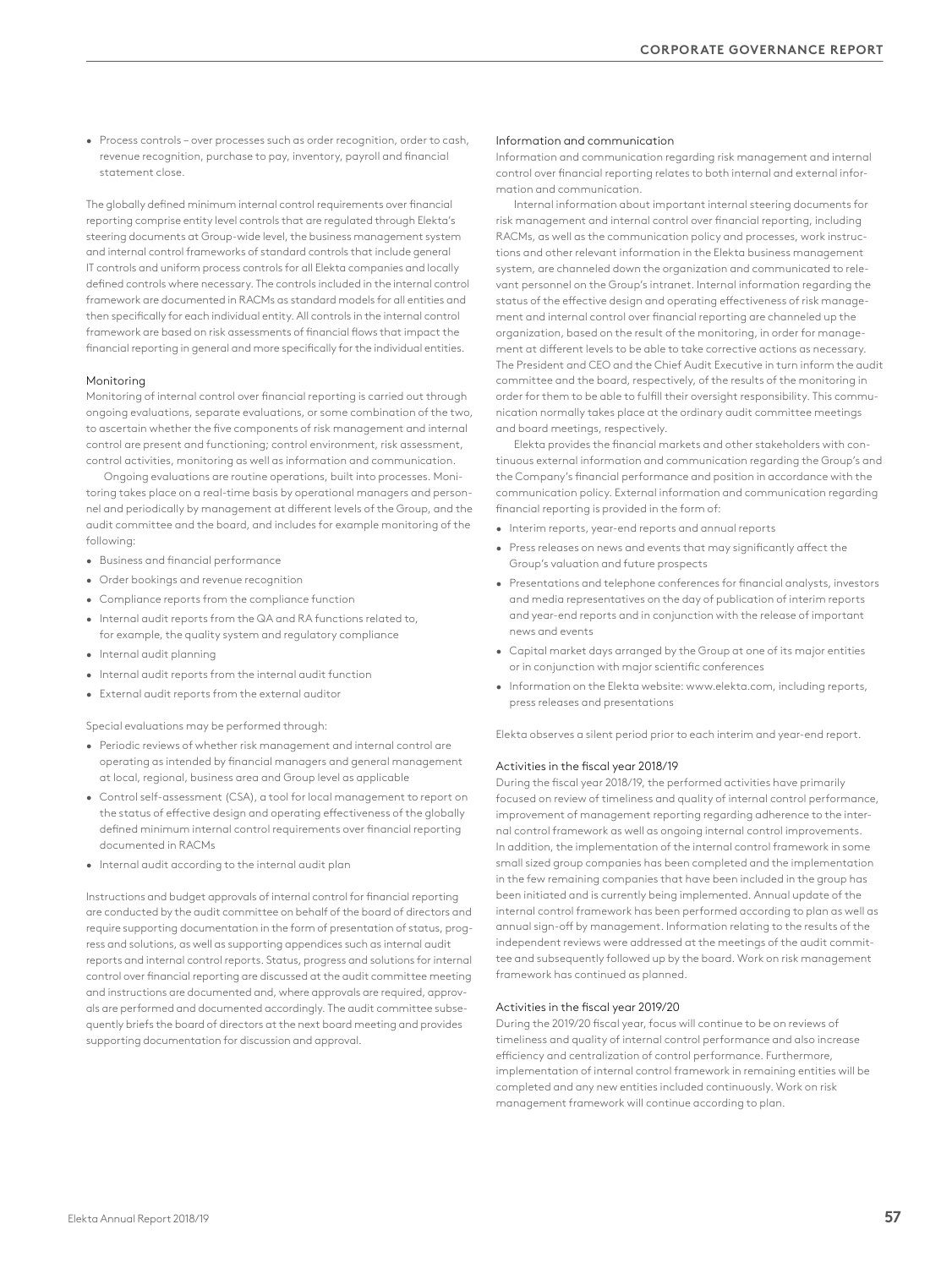Board of directors

|                                                                                      | <b>Laurent Leksell</b>                                                                                                                                                                                                                                                                                                      | <b>Annika Espander</b>                                                                                                                                                                                                                                                                                                       |                                                                                                                                                                                                                      |                                                                                                                                                                                                                                           |
|--------------------------------------------------------------------------------------|-----------------------------------------------------------------------------------------------------------------------------------------------------------------------------------------------------------------------------------------------------------------------------------------------------------------------------|------------------------------------------------------------------------------------------------------------------------------------------------------------------------------------------------------------------------------------------------------------------------------------------------------------------------------|----------------------------------------------------------------------------------------------------------------------------------------------------------------------------------------------------------------------|-------------------------------------------------------------------------------------------------------------------------------------------------------------------------------------------------------------------------------------------|
|                                                                                      |                                                                                                                                                                                                                                                                                                                             | Jansson                                                                                                                                                                                                                                                                                                                      | Caroline Leksell Cooke Johan Malmquist                                                                                                                                                                               |                                                                                                                                                                                                                                           |
| First elected:                                                                       | 1972                                                                                                                                                                                                                                                                                                                        | 2015                                                                                                                                                                                                                                                                                                                         | 2017                                                                                                                                                                                                                 | 2015                                                                                                                                                                                                                                      |
|                                                                                      | Board chairman<br>Chairman of the<br>executive compensation<br>and capability committee                                                                                                                                                                                                                                     | Member of the board<br>Member of the executive<br>compensation and<br>capability committee                                                                                                                                                                                                                                   | Member of the board<br>Member of the audit<br>committee                                                                                                                                                              | Member of the board<br>Member of the audit<br>committee                                                                                                                                                                                   |
| Attendance:                                                                          | $7/7$ 4/4                                                                                                                                                                                                                                                                                                                   | $7/7$ 4/4                                                                                                                                                                                                                                                                                                                    | $6/7$ 3/4                                                                                                                                                                                                            | $7/7$ 4/4                                                                                                                                                                                                                                 |
| <b>Total fees:</b>                                                                   | $1,165,000$ 110,000                                                                                                                                                                                                                                                                                                         | $\blacksquare$ 500,000 $\blacksquare$ 75,000                                                                                                                                                                                                                                                                                 | $\blacksquare$ 500,000 $\blacksquare$ 135,000                                                                                                                                                                        | ■500,000 ■135,000                                                                                                                                                                                                                         |
| Year of birth:                                                                       | 1952                                                                                                                                                                                                                                                                                                                        | 1964                                                                                                                                                                                                                                                                                                                         | 1981                                                                                                                                                                                                                 | 1961                                                                                                                                                                                                                                      |
| Education:                                                                           | MBA and PhD from Stock-<br>holm School of Economics,<br>Sweden                                                                                                                                                                                                                                                              | Bachelor of Science in<br>Chemistry from Uppsala<br>University/University of<br>Michigan, and MBA in Inter-<br>national Business Manage-<br>ment from Uppsala Univer-<br>sity, Sweden                                                                                                                                        | <b>BSc Degree Stockholm</b><br>University, studied market-<br>ing at Wharton School at<br>the University of Pennsyl-<br>vania and at Columbia<br><b>Business School</b>                                              | <b>BSc Degree Stockholm</b><br>School of Economics,<br>Sweden                                                                                                                                                                             |
| Independence:                                                                        | Independent of the Company<br>and the executive manage-<br>ment, not independent of<br>major shareholders                                                                                                                                                                                                                   | Independent of the Com-<br>pany and the executive<br>management and indepen-<br>dent of major shareholders                                                                                                                                                                                                                   | Independent of the<br>Company and the executive<br>management, not<br>independent of major<br>shareholders                                                                                                           | Independent of the<br>Company and the executive<br>management and indepen-<br>dent of major shareholders                                                                                                                                  |
| Other board assignments:                                                             | Board chairman: Leksell<br>Social Ventures and Stock-<br>holm School of Economics<br>Board member: Interna-<br>tional Chamber of Com-<br>merce (ICC)                                                                                                                                                                        | Board member: Lifco AB,<br>Esperio AB and Asperia AB                                                                                                                                                                                                                                                                         | Board chairman: Bonit<br>Invest S.A./N.V<br>Board member: Leksell<br>Social Ventures' investment<br>committee                                                                                                        | Board chairman: Getinge AB<br>Tingstad AB, Arjo AB<br>Board member: Mölnlycke<br>Health Care AB, Dunker-<br>stiftelserna, Chalmers<br>University of Technology<br>Foundation, Trelleborg AB<br>and Stena Adactum AB                       |
| Holdings in Elekta AB:<br>(own and closely related<br>parties as per April 30, 2019) | 14,980,769 A-shares<br>8,056,624 B-shares                                                                                                                                                                                                                                                                                   | 8,000 B-shares                                                                                                                                                                                                                                                                                                               | 182,308 B-shares                                                                                                                                                                                                     | 20,000 B-shares                                                                                                                                                                                                                           |
| Principal work experience<br>and other information:                                  | Founder of Elekta and Exec-<br>utive Director from 2005<br>to 2013. Former President<br>and CEO of Elekta during<br>the years from 1972 to<br>2005. Among others, Assis-<br>tant Professor and Fac-<br>ulty member of Stockholm<br>School of Economics, IFL and<br>Insead Fontainebleau, and<br>Visiting Scholar at Harvard | 25 years' experience as an<br>advisor and investor, as well<br>as from executive positions<br>within the financial markets,<br>among others from Handels-<br>banken, Enskilda Securities,<br>and Catella. Operational<br>experience from the phar-<br>maceutical industry (Phar-<br>macia). CEO and Founder of<br>Asperia AB | Extensive experience in<br>the areas of digital strat-<br>egy, communication and<br>technology and is currently<br>responsible for major inter-<br>national business in the<br>role as industry manager at<br>Google | Extensive experience from<br>the medical technology<br>industry, among others<br>as president and CEO for<br>Getinge AB between 1997<br>and 2015. Before that, vari-<br>ous positions within the<br>Getinge group and<br>Electrolux group |

Business School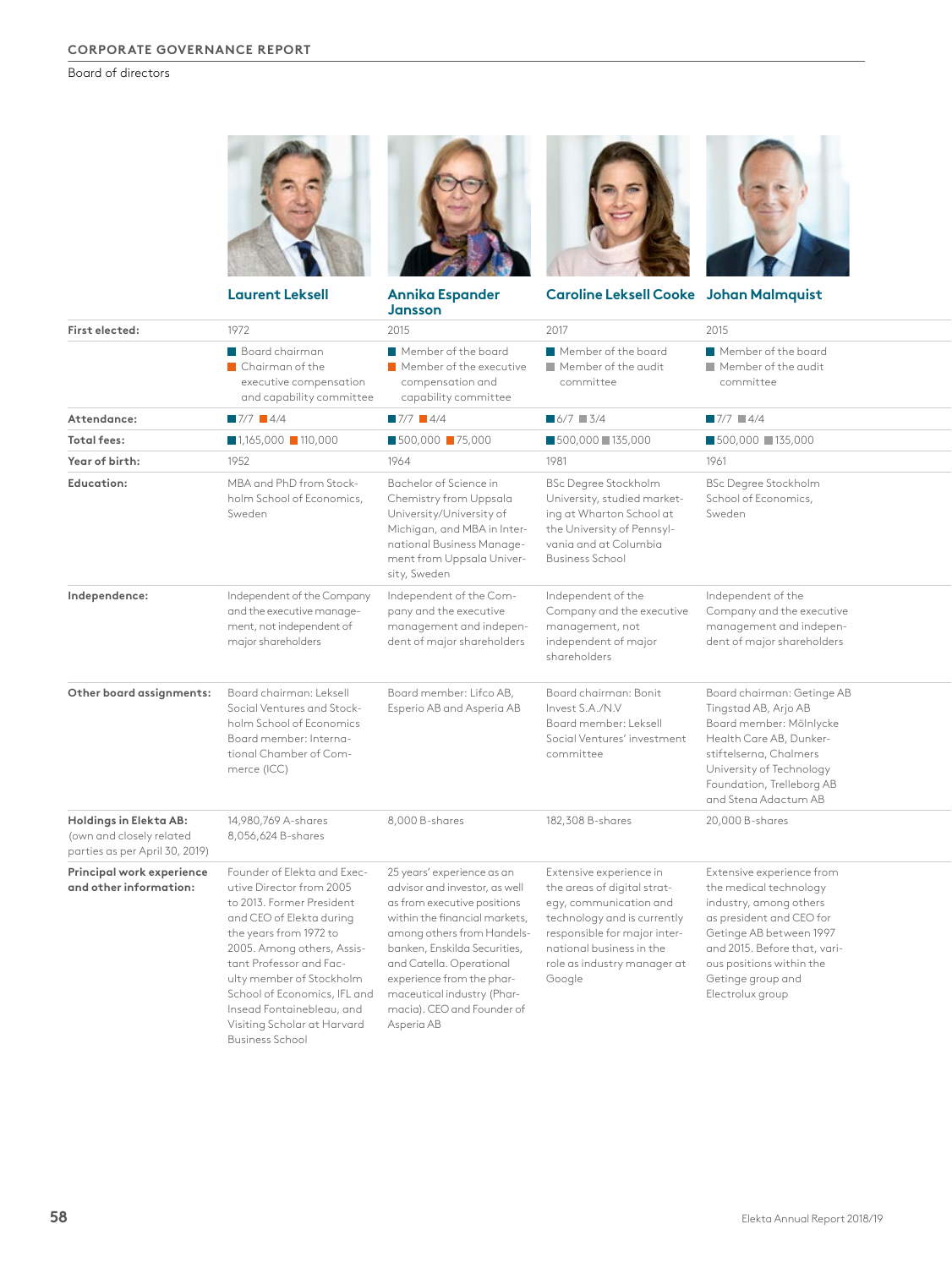Board of directors

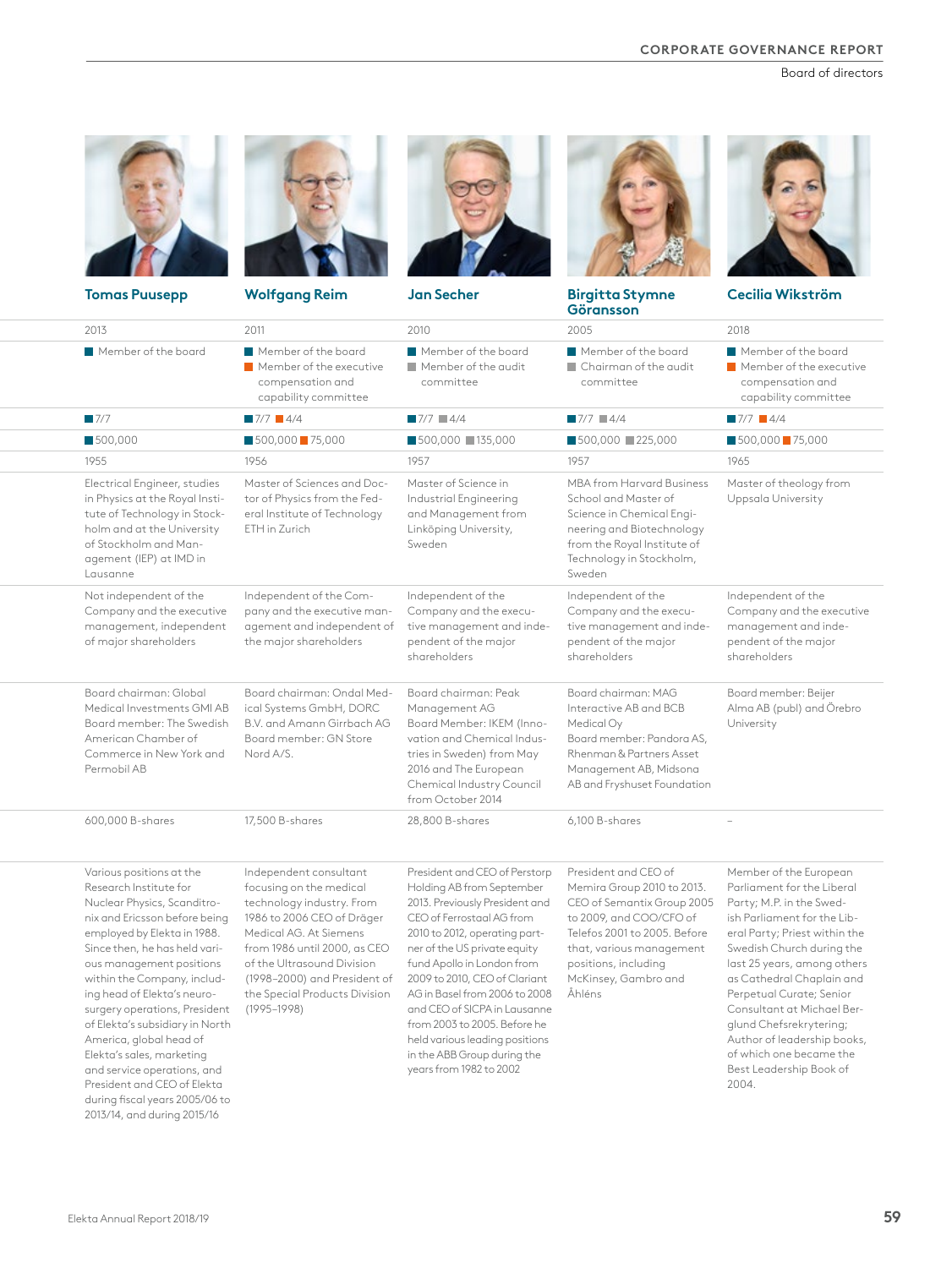Executive management (as per July 8, 2019)



## **Richard Hausmann**

**Year of birth:** 1960 **Role:** President and CEO **Employed since:** 2016 **Holdings**1)**:** 37,500 B-shares **Education:** Doctorate in Physics from Regensburg University, Germany



## **Gustaf Salford**

**Year of birth:** 1977 **Role:** Chief Financial Officer (CFO) **Employed since:** 2009 **Holdings**1)**:** 2,100 B-shares **Education:** MSc in Business Administration, Stockholm School of Economics

## EXECUTIVE MANAGEMENT BUSINESS LINES EXECUTIVE MANAGEMENT REGIONS



**John Lapré Year of birth:** 1964 **Role:** President Brachy solutions and Interim President Neuro solutions **Employed since:** 2011 (Nucletron 2009) **Holdings**1)**:** 5,250 B-shares **Education:** MSc in Human Nutrition and Physiology, and PhD in Toxicology from Wageningen University



**Sukhveer Singh**2) Year of birth: 197 **Role:** President Oncology Informatics solutions **Employed since:** 2019 **Holdings**1)**:** – **Education:** MBA in Strategy, Marketing & Health Policy from Kellogg School of Management and MSc Computer Science from IIlinois Institute of Technology



**Maurits Wolleswinkel Year of birth:** 1971 **Role:** President Linac

solutions **Employed since:** 2011 **Holdings**1)**:** 5,000 B-shares **Education:** MSc in Mechanical Engineering from Delft University of Technology, and MSc in General Management from Nyenrode University

**Peter Gaccione Year of birth:** 1959 **Role:** EVP North and Central America **Employed since:** 1997 **Holdings**1)**:** – **Education:** BS Electronic Engineering



**Anming Gong** Year of birth: 19 **Role:** EVP China **Employed since:** 2009 **Holdings**1)**:** – **Education:** MSc Biomedical Engineering, Huazhong University of Science and Technology, Wuhan, China

## EXECUTIVE MANAGEMENT SUPPORT FUNCTIONS



**Renato Leite Year of birth:** 1972 **Role:** EVP Europe East and West

**Employed since:** 2018 **Holdings**1)**:** –

**Education:** MSc Biomedical Engineering, COPPE/UFRJ, Rio de Janeiro; BSc Mechanical Engineering, Federal University of Rio de Janeiro; Advanced Business Management, Babson College, Massachusetts



**Habib Nehme**3) **Year of birth:** 1964 **Role:** EVP India, Middle East and Africa

**Employed since:** March 2018 **Holdings**1)**:** – **Education:** Master in Biomed-

ical Engineering, University of Technology of Compiègne, France, Electrical Engineering degree, Jesuits Saint Joseph University of Beirut and a Marketing degree, business school of HEC–Paris.



**Paul Bergström Year of birth:** 1974 **Role:** EVP Global Services **Employed since:** 2017 **Holdings**1)**:** – **Education:** MSc Electrical Engineering, Royal Institute of Technology, Stockholm



**Jonas Bolander Year of birth:** 1966 **Role:** General Counsel and EVP

**Employed since:** 2001 **Holdings**1)**:** 200 B-shares **Education:** Master of Laws from Stockholm University



**Oskar Bosson Year of birth:** 1976 **Role:** EVP Corporate Communications and Public Affairs **Employed since:** 2018 **Holdings**1)**:** 1,425 B-shares **Education:** MSc Molecular Biotechnology Engineering and Bachelor Business and Economics, Uppsala University



**Caroline Mofors Year of birth:** 1972 **Role:** SVP Chief Compliance and Integrity Officer **Employed since:** 2014 **Holdings**1)**:** – **Education:** Master of Laws and Master Degree in Litigation, Arbitration and

Alternative Dispute Resolution from University of Paris II, Panthéon-Assas, France



**Ioannis Panagiotelis Year of birth:** 1972

**Role**: Chief Marketing and Sales Officer (CMSO) and Interim President MR-linac solutions **Employed since:** 2017 **Holdings**1)**:** –

**Education:** MSc in Medical Physics and a PhD in Biomedical Physics and Bioengineering from the University of Aberdeen, and MBA from IESE Business School in Barcelona



**Karin Svenske Nyberg Year of birth:** 1966 **Role**: EVP Human Resources **Employed since:** 2017 **Holdings**1)**:** –

**Education:** MSc Chemical Engineering, Royal Institute of Technology, Stockholm, and Behavioural Science, Stockholm University



**Steve Wort Year of birth:** 1963 **Role:** Chief Operating Officer (COO) **Employed since:** 1991 **Holdings**1)**:** –

**Education:** Senior Executive Programme, London Business School; Post Graduate Diploma in Management, Southbank University, London 1) Own and closely related parties

2) Started at Elekta in June 2019 3) Member as of June 2019